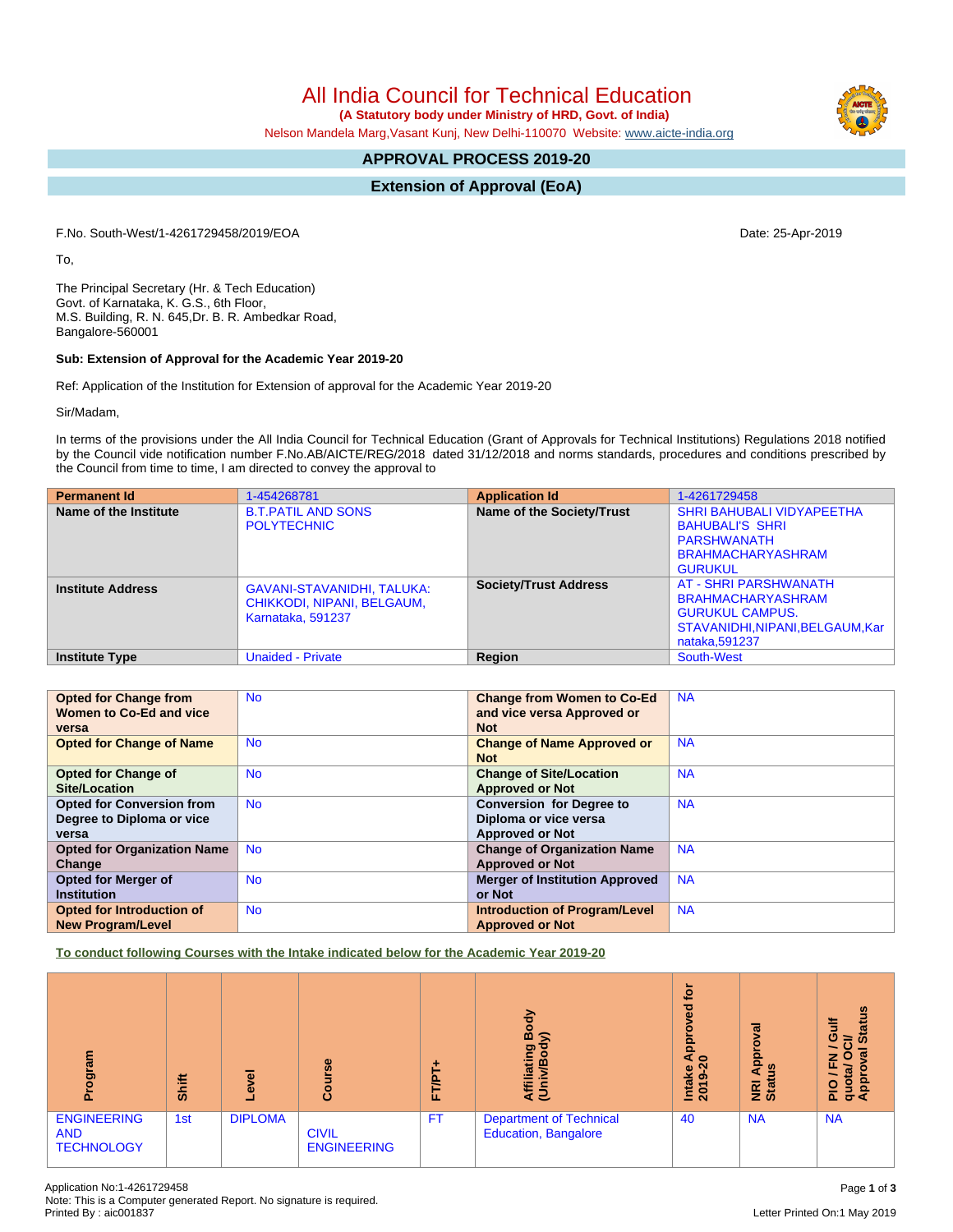| <b>ENGINEERING</b><br><b>AND</b><br><b>TECHNOLOGY</b> | 1st | <b>DIPLOMA</b> | <b>COMPUTER</b><br><b>SCIENCE AND</b><br><b>ENGINEERING</b>                 | <b>FT</b> | <b>Department of Technical</b><br><b>Education, Bangalore</b> | 60 | <b>NA</b> | <b>NA</b> |
|-------------------------------------------------------|-----|----------------|-----------------------------------------------------------------------------|-----------|---------------------------------------------------------------|----|-----------|-----------|
| <b>ENGINEERING</b><br><b>AND</b><br><b>TECHNOLOGY</b> | 1st | <b>DIPLOMA</b> | <b>ELECTRICAL</b><br><b>AND</b><br><b>ELECTRONICS</b><br><b>ENGINEERING</b> | <b>FT</b> | <b>Department of Technical</b><br><b>Education, Bangalore</b> | 60 | <b>NA</b> | <b>NA</b> |
| <b>ENGINEERING</b><br><b>AND</b><br><b>TECHNOLOGY</b> | 1st | <b>DIPLOMA</b> | <b>ELECTRONICS &amp;</b><br><b>COMMUNICATIO</b><br>N ENGG                   | <b>FT</b> | <b>Department of Technical</b><br><b>Education, Bangalore</b> | 60 | <b>NA</b> | <b>NA</b> |
| <b>ENGINEERING</b><br><b>AND</b><br><b>TECHNOLOGY</b> | 1st | <b>DIPLOMA</b> | <b>MECHANICAL</b><br><b>ENGINEERING</b>                                     | <b>FT</b> | <b>Department of Technical</b><br><b>Education, Bangalore</b> | 60 | <b>NA</b> | <b>NA</b> |

+FT –Full Time,PT-Part Time

| Deficiencies Noted based on Self Disclosure                   |                   |  |  |  |  |  |
|---------------------------------------------------------------|-------------------|--|--|--|--|--|
| <b>Particulars</b>                                            | <b>Deficiency</b> |  |  |  |  |  |
| <b>Computational Facilities</b>                               |                   |  |  |  |  |  |
| Internet Bandwidth                                            | Yes               |  |  |  |  |  |
| <b>Instructional Area Common Facilities</b>                   |                   |  |  |  |  |  |
| Library & Reading Room                                        | Yes               |  |  |  |  |  |
| <b>Instructional Area- ENGINEERING AND TECHNOLOGY-Diploma</b> |                   |  |  |  |  |  |
| Laboratories                                                  | Yes               |  |  |  |  |  |
|                                                               |                   |  |  |  |  |  |
|                                                               |                   |  |  |  |  |  |

**\***Please refer Deficiency Report for details

**B.T.PATIL AND SONS POLYTECHNIC** is hereby informed to submit the compliance of the deficiencies mentioned above to the Regional Office within a period of **6 months** from the date of issuance of this letter failing which the council shall initiate strict action as defined in Approval Process Handbook 2019-20 during the subsequent Academic Year.

In case of any differences in content in this Computer generated Extension of Approval Letter, the content/information as approved by the Executive Council / General Council as available on the record of AICTE shall be final and binding.

Strict compliance of Anti-Ragging Regulation: - Approval is subject to strict compliance of provisions made in AICTE Regulation notified vide F. No. 37- 3/Legal/AICTE/2009 dated July 1, 2009 for Prevention and Prohibition of Ragging in Technical Institutions. In case Institution fails to take adequate steps to Prevent Ragging or fails to act in accordance with AICTE Regulation or fails to punish perpetrators or incidents of Ragging, it will be liable to take any action as defined under clause 9(4) of the said Regulation.

#### **It is mandatory to comply all the essential requirements as given in APH 2019-20(appendix 6)**

NOTE: If the State Government / UT / DTE / DME has a reservation policy for admission in Technical Education Institutes and the same is applicable to Private & Self-financing Technical Institutions, then the State Government / UT/ DTE / DME shall ensure that 10 % of Reservation for EWS would be operational from the Academic year 2019-20 without affecting the percentage reservations of SC/ST/OBC/General . However, this would not be applicable in the case of Minority Institutions referred to the clause (1) of Article 30 of **Constitution of India.**

> **Prof. A.P Mittal Member Secretary, AICTE**